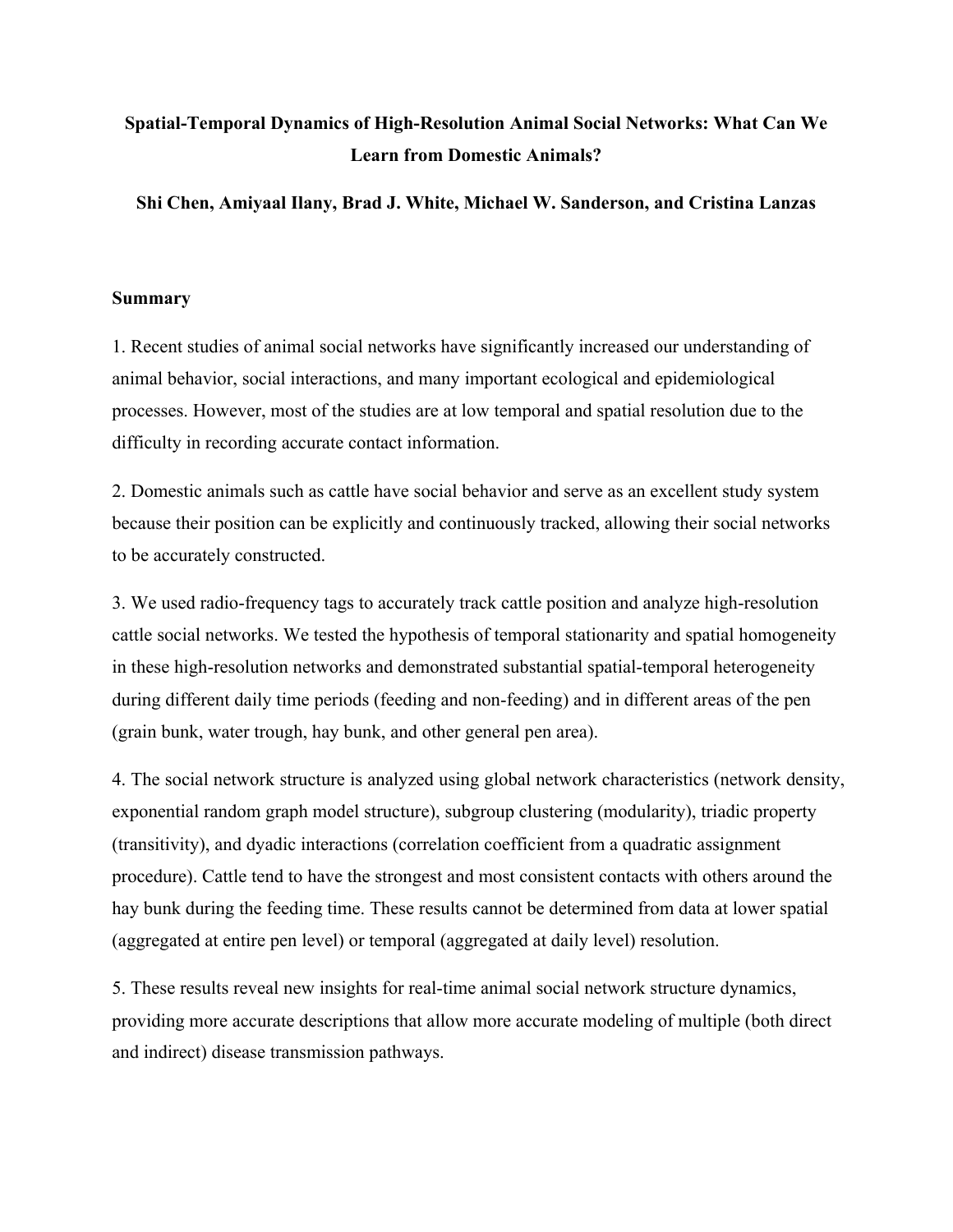**Keywords:** cattle social network, spatial-temporal heterogeneity, network structure measurement, network analysis, dyadic interaction, real-time monitoring, environmental heterogeneity.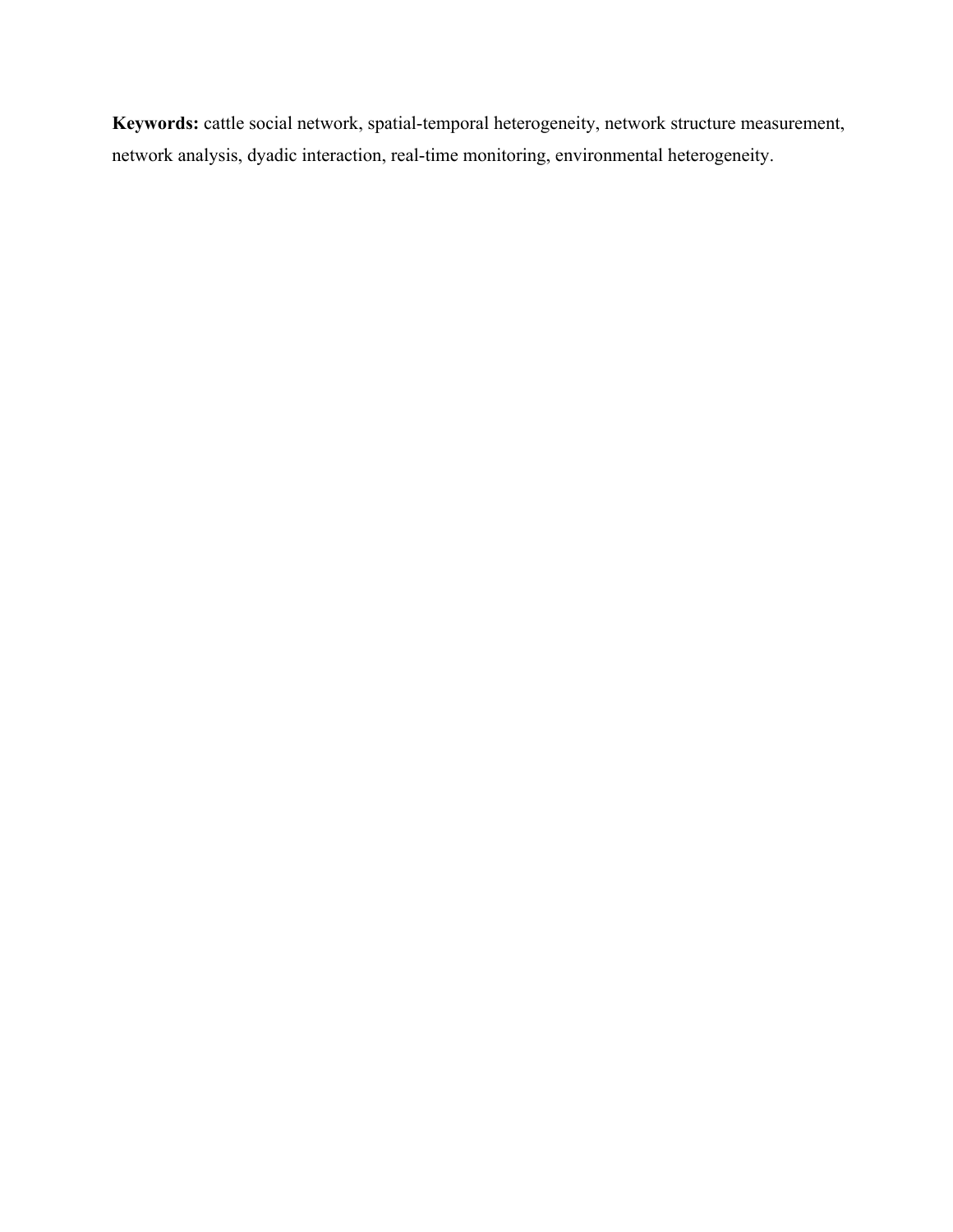## **Introduction**

Analysis of animal social networks is essential to predict animal behavior, characterize animal social networks, and investigate many interesting ecological and evolutionary processes, including disease transmission (Croft et al. 2008). Many aspects of animal social networks change through time, from global network structure to basic dyadic (between two individuals) interactions (Blonder et al. 2012, Pinter-Wollman et al. 2014). There are two basic types of temporal dynamics on the network: the network structure (intrinsic changes in the network structure), and flow dynamics on the network (e.g. disease transmission, substance and energy flow in food webs)(Blonder et al. 2012). These two types of temporal dynamics, however, are not mutually exclusive as flow dynamics are also closely dependent on network structure changes, and vice versa. A static description of the network may not be able to accurately capture the comprehensive network structure and flows (Bansal et al. 2007, Fefferman & Ng 2007).

Recent studies have progressed in developing both concepts and techniques for temporal network dynamics. Temporal network dynamics can take place at different scales: at entire network/global level (how the global network characteristics, such as network density varies over time), at sub-graph level (how clusters of individuals form and change), at triadic level (how the transitivity in the triad changes among three vertices), and at dyadic level (how the relationship of each pair of individuals in the network evolves). Meanwhile, novel computational tools have also been developed to detect and quantify temporal network dynamics, such as quadratic assignment procedure (QAP, Krackhardt 1988), exponential random graph model (ERGM, Fienberg & Wassrman 1981, Robins et al. 2007, Hunter et al. 2008), modularity detection (Newman 2006, Fortunato 2010), transitivity test (Opsahl & Panzarasa 2009), and network comparison across space and time (Faust & Skvoretz 2002, Faust 2007).

Temporal networks have been applied to various wild animal populations, from primates to insects, including cyclic population structure in female African baboons (Henzi et al. 2009), social niche stability in primates (Flack et al. 2006), dynamics of social networks among Asian elephants (de Silva et al. 2011), social system restructure and dynamics in dolphins (Ansmann et al. 2012, Cantor et al. 2012), social network and genetic structure in spotted hyenas (Holekamp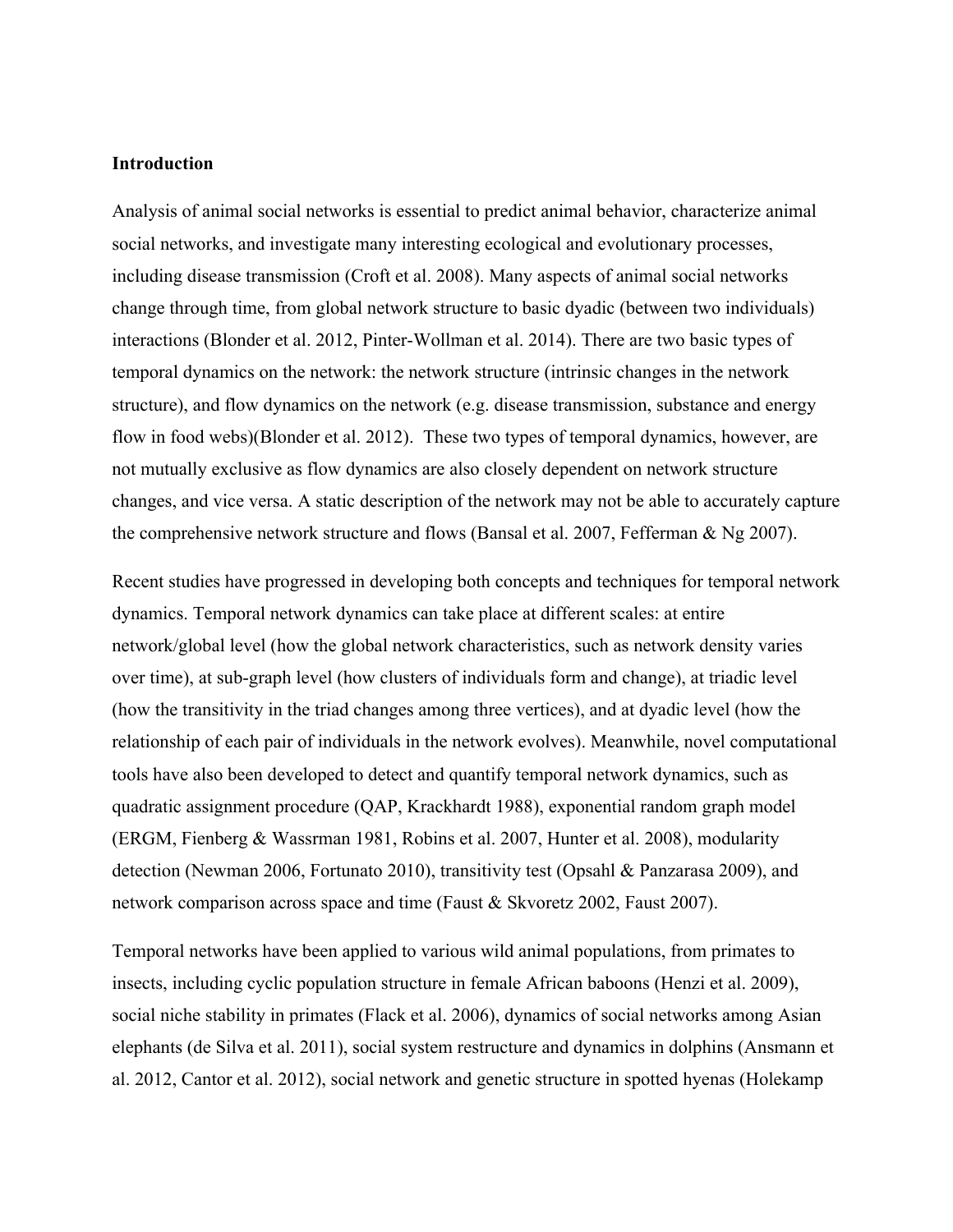et al. 2012), social cohesion of marmots remaining at home (Blumstein et al. 2009), social network evolution and kin cluster in manakin birds (McDonald 2007, 2009), dynamic social networks in guppy fish (Croft et al. 2004, Wilson et al. 2014), temporal and individual variation in social ant colonies (Blonder & Dornhaus 2011, Pinter-Wollman et al. 2011).

A major problem for studies in wildlife ecology is that most of the wild animals are difficult to track individually and continuously with a high sampling rate (resolution) hence the resulting networks are at low temporal resolution, usually at daily level or longer. Furthermore, spatial heterogeneity is also important in animal social networks but often untraceable or ignored (summarized in Pinter-Wollman et al. 2014). These difficulties substantially hinder the utilization of temporal networks in ecology. These problems can be overcome in studies of networks for domestic animals. Cattle, as for many other ungulates, present social interactions such as exploratory behavior, recognition, communication (especially tactile communication), and peer bonding (Philips 2002). Although quantitative descriptions of cattle social networks are still uncommon, dynamic social networks have been recorded in both dairy and beef cattle populations (Gygax et al. 2010, Chen et al. 2013, 2014).

Cattle are usually in a confined area so that their position can be explicitly and accurately tracked in order to construct ultra-high resolution social networks (at second and centimeter resolution temporally and spatially), thus the completed network can be accurately described. Spatial heterogeneity also plays an important role in network dynamics (Peletier et al. 2003, Peterson et al. 2013), and data at high-resolution for cattle social networks can facilitate better understanding of the complicated spatial-temporal dynamics (Chen et al. 2014). Furthermore, the group size of a cattle population is generally consistent (excluding immigration and emigration, as opposed to wild animals), thus allowing for some computational analysis (e.g. QAP which usually requires the same set of individuals/vertices in the networks). Thus cattle are suitable candidate to study spatial-temporal dynamics of animal social networks that can provide insight on the dynamics of such networks in other domestic and non-domestic species.

We here construct high-resolution cattle social networks accounting for both temporal (at hourly level in a day) and spatial (different areas in the pen, e.g. feeding bunk, water supply, and hay bunk) heterogeneities. We comprehensively and quantitatively compare and contrast how network structure changes at different levels, from global network characteristics, to subgraph,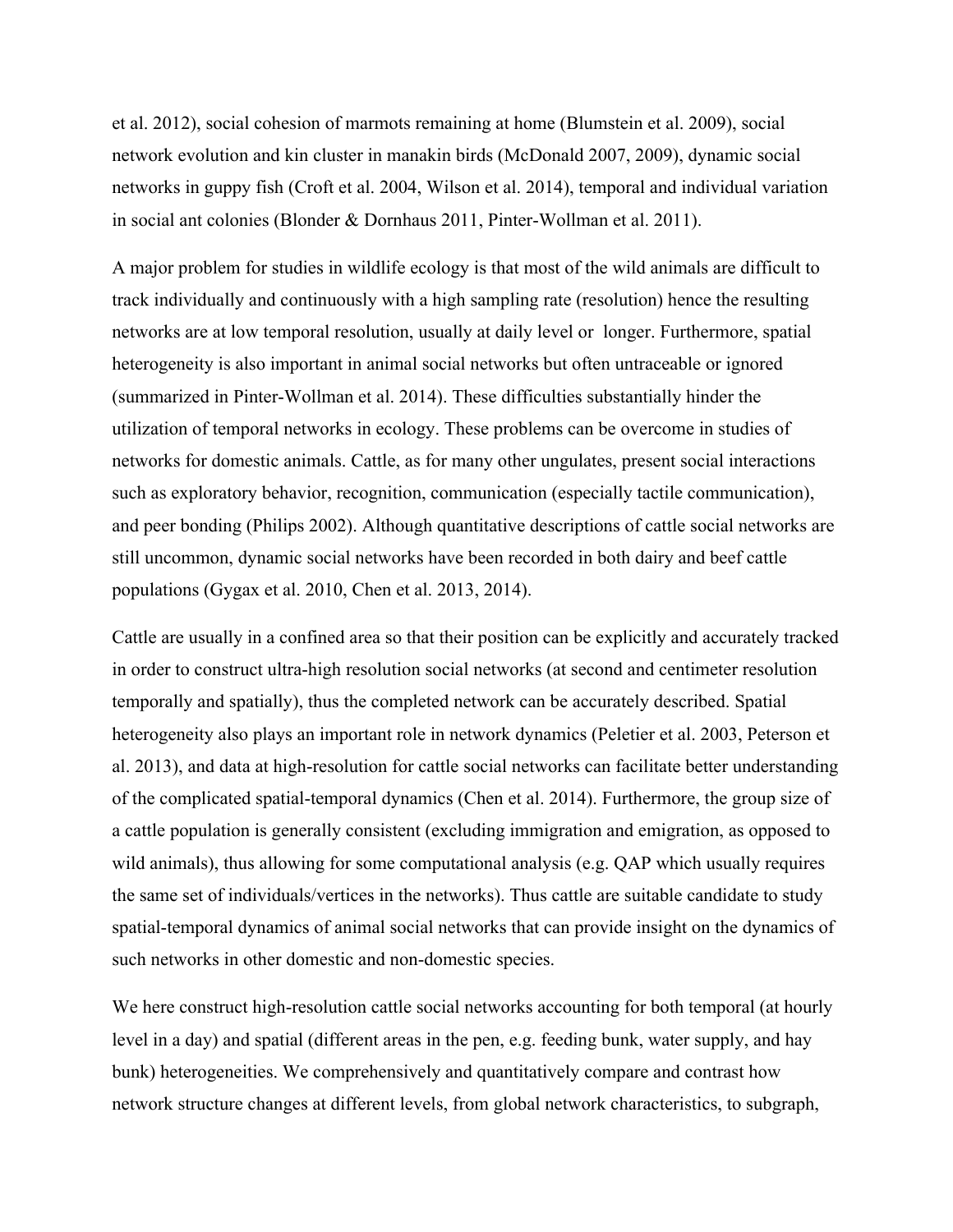triadic, and down to the dyadic interactions, at different time and area, and demonstrate the spatial-temporal heterogeneity at these different levels in an cattle social network. This enhances our understanding of the real-time animal social network dynamics, develops more realistic description and characterization of social networks, and facilitates future research such as incorporating accurate disease transmission models on real-time social networks.

### **Materials and Methods**

#### Data Acquisition and Standardization

Real-time animal position data were collected at the research farm of Kansas State University (Manhattan, KS, USA). Three pens of Holstein calves were monitored, with 21, 21, and 27 calves in pens #1 to #3, respectively. The entire pen is partitioned into four exclusive areas: around the grain bunk (5m<sup>2</sup>), the hay bunk (5m<sup>2</sup>), and the water trough (3m<sup>2</sup>), and all other general pen floor  $(187m^2)$ . Each calf was continuously monitored from August 11, 2011, to August 18, 2011, using an wide-band radio frequency tag (Ubisense Series 7000 Compact Tag, Ubisense) attached to its ear. The tag transmitted ultra wide-band signals to seven receivers around the pens; the receivers then transferred data to a central computer that logs the 2 dimensional (X-Y coordinates) position data. This monitoring system was accurate (up to 0.01 m in spatial resolution) and did not disturb the animals nor change their normal behavior. The original position data reported by the tags of each animal were aggregated to 10-s resolution. Hence, in each day, each animal would have 8,640 2-dimensional data points recording its location (24 h/d×60 min/h×6 data/min). The detailed data acquisition and standardization processes are presented in our previous work (Chen et al. 2013, 2014) as well as in the supplementary information (SI) with this manuscript.

#### Network Construction

First, the complete cattle-cattle social network (which does not take spatial areas into consideration) is generated based on the cattle position data in each hour using a 0.3m threshold distance, as described in Chen et al. (2014). Then whenever a direct contact occurs, the positions of the pair are determined and such direct contact is attributed to one of the four areas, using the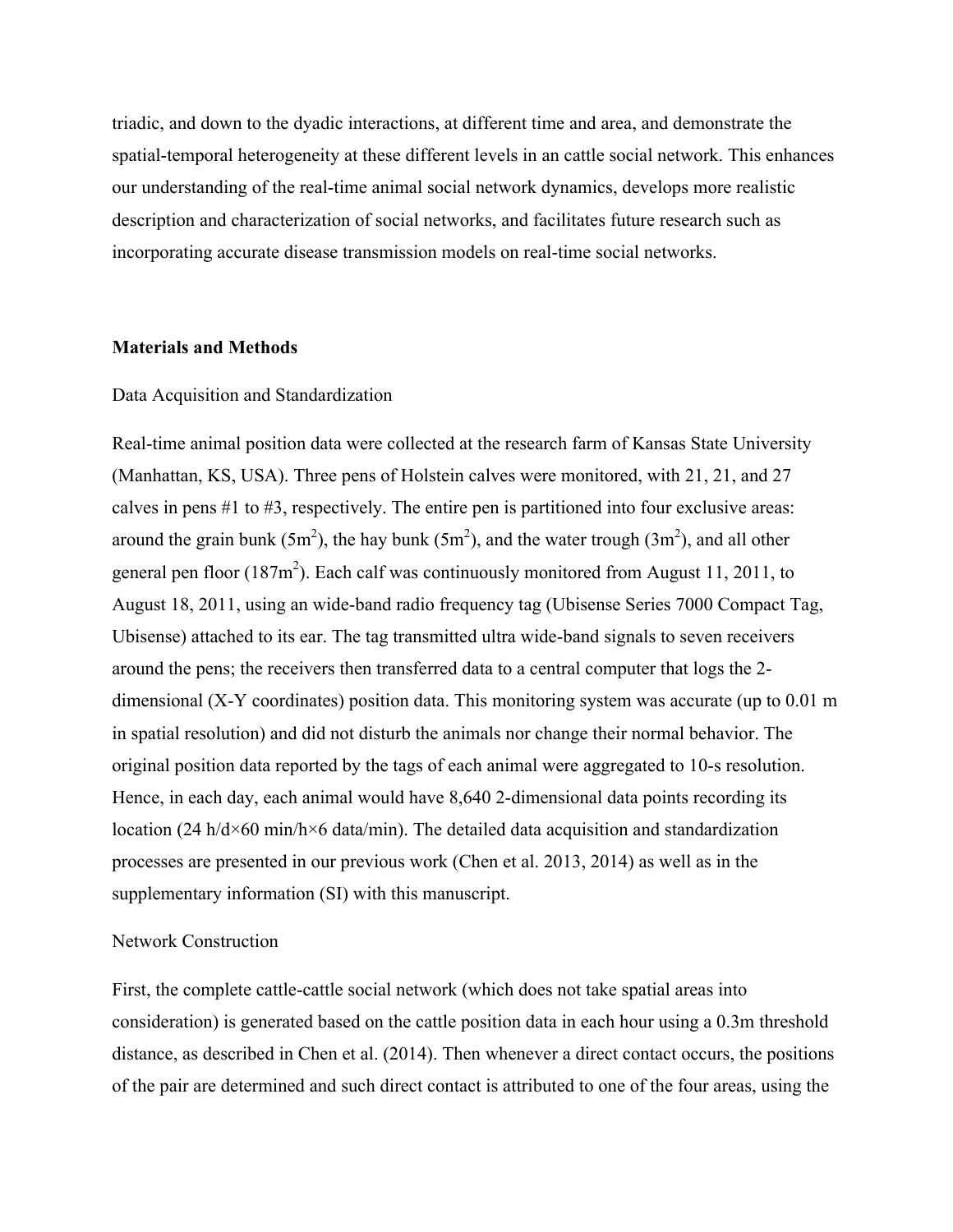same 0.3m threshold distance. For example, if two cattle have a contact and their position falls within the 0.3m threshold distance of the grain bunk, this direct contact occurs around the grain bunk. Occasionally, a direct contact can be attributed to more than one area: consider a pair of cattle in contact with animal *i* within threshold distance to the grain bunk but animal *j* at the general pen floor. In this situation, priority is given to identify the contact as being associated with the more specific areas (e.g. grain, hay, and water) than the general pen floor, and this contact is assumed to occur at the more specific area. Note that grain, hay, and water themselves in the study pen are sufficiently spatially separated that no direct contacts can occur simultaneously in two of them.

The complete social network is partitioned to four spatially-explicit networks representing four different areas in the pen in each hour. These social networks are weighted networks (i.e. the values in the adjacent matrix *M* are not binary but assigned numerical values for the frequency of contacts). For example, if the value of  $M_{ij}$  is  $m_{ij}$ , it indicates that two cattle *i* and *j* have a total of  $m_{ij}$  contacts within that hour. In this study we assume an undirected network such that  $M_{ij} = M_{ji}$ (animal *i* contacting animal *j* implies animal *j* contacting animal *i* ), so *M* is a symmetric matrix. The indirect contact structure (i.e. number of contacts between an individual animal and specific areas such as the grain, hay, and water) is also obtained on an hourly basis using the same 0.3m threshold distance, and the time series of indirect contact structure is calculated for these specific areas.

As shown later in the results section, the regular feeding activity (twice a day around 8-9am and 2-3pm, shortened as 8am and 2pm hereafter, and food is supplied at the grain bunk) significantly increases cattle contacts during these periods. Our observations also show cattle usually gather around hay to ruminate shortly after feeding. Thus in each day the feeding time (8am and 2pm) is separated from all other non-feeding time. We first investigate the potential coupling and synchronization between indirect contact (with grain, water, and hay) and direct contact using time series analysis and spectrum analysis. This step is necessary to reveal temporal heterogeneity in network structure and its potential cause. Then we explicitly and comprehensively characterize and compare the network structure dynamics at different time of day and different areas in the pen to understand the spatial-temporal heterogeneities in the contact net.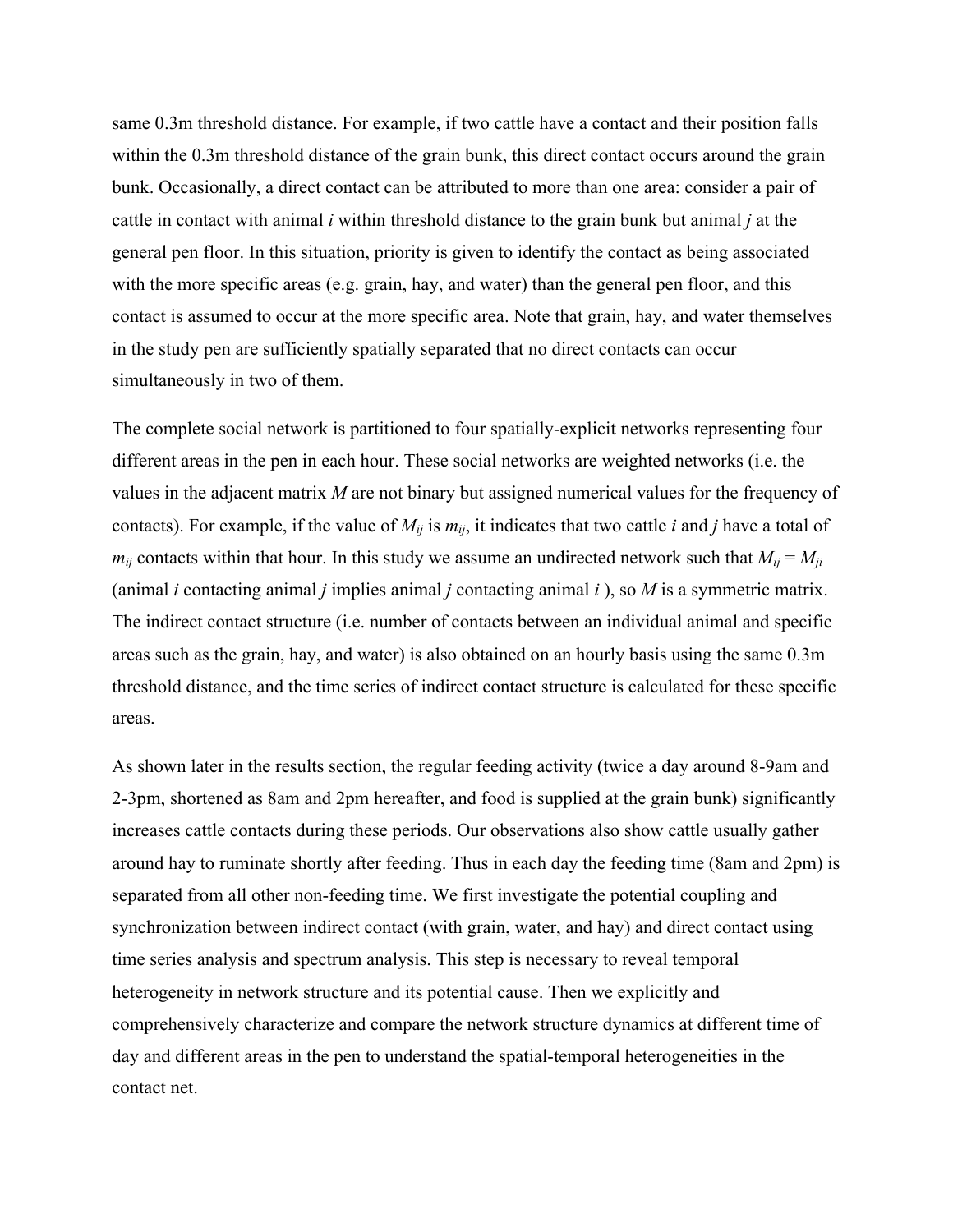#### Network Characterization and Comparison

Many properties and statistics are used to characterize the networks from a global level down to dyadic interactions. The network density is one of the most important and common measure of networks at a global level. In our study system (weighted network), the network density is proportional to the total number of contacts in each hour. The network density is bracketed between 0 and 1, where 0 indicates no contact in that time period (1-h) at all and 1 is associated with a fully connected network (i.e. each pair of vertices is connected). However density alone is insufficient to simulate networks with similar structure to observed networks. To deliver more robust statistical inference on the network, we also fit the observed networks with ERGMs to the edges, vertex covariate (e.g. gender of cattle), and other network structures (e.g. triangle, k-stars, isolates, see Hunter et al. 2008), and obtain the estimates of these parameters. The null model only consists edges, and the final model is chosen based on the smallest AIC (Akaike Information Criterion) value and goodness-of-fit test. Particularly, the edge coefficient of ERGMs (*θ*) is an important characteristic of the network known as conditional odds. The probability of forming an edge is given by  $p = e^{\theta}/(1+e^{\theta})$ . Details of procedures in ERGM are presented in Robins et al. (2007) and Hunter et al. (2008).

Furthermore, the vertices in the network (in our study system, the cattle) can show a clustering pattern and form groups. Modularity measures the strength of the division into cluster/groups. Modularity can be positive or negative, and a larger positive value indicates stronger clustering pattern (Newman 2009). At the triadic level (three vertices), transitivity, also known as the global clustering coefficient, measures which vertices tend to cluster together (Opsahl & Panzarasa 2009). The means and standard errors of modularity and transitivity are also obtained in these networks.

In order to compare network change over time and across space at the dyadic level (two vertices, i.e. whether two cattle consistently act together), the QAP is applied. The QAP correlation measures how dyadic interaction changes through time and a larger QAP correlation indicates more consistent and stable dyadic interaction between two networks at different times. As indicated before, the time (hour) of day is considered either "feeding" or "non-feeding". For all the 192 observed networks for each area, there are a total of 16 networks during feeding time (8am/2pm, for 8 days) and 176 for non-feeding time. The QAP is applied between each pair of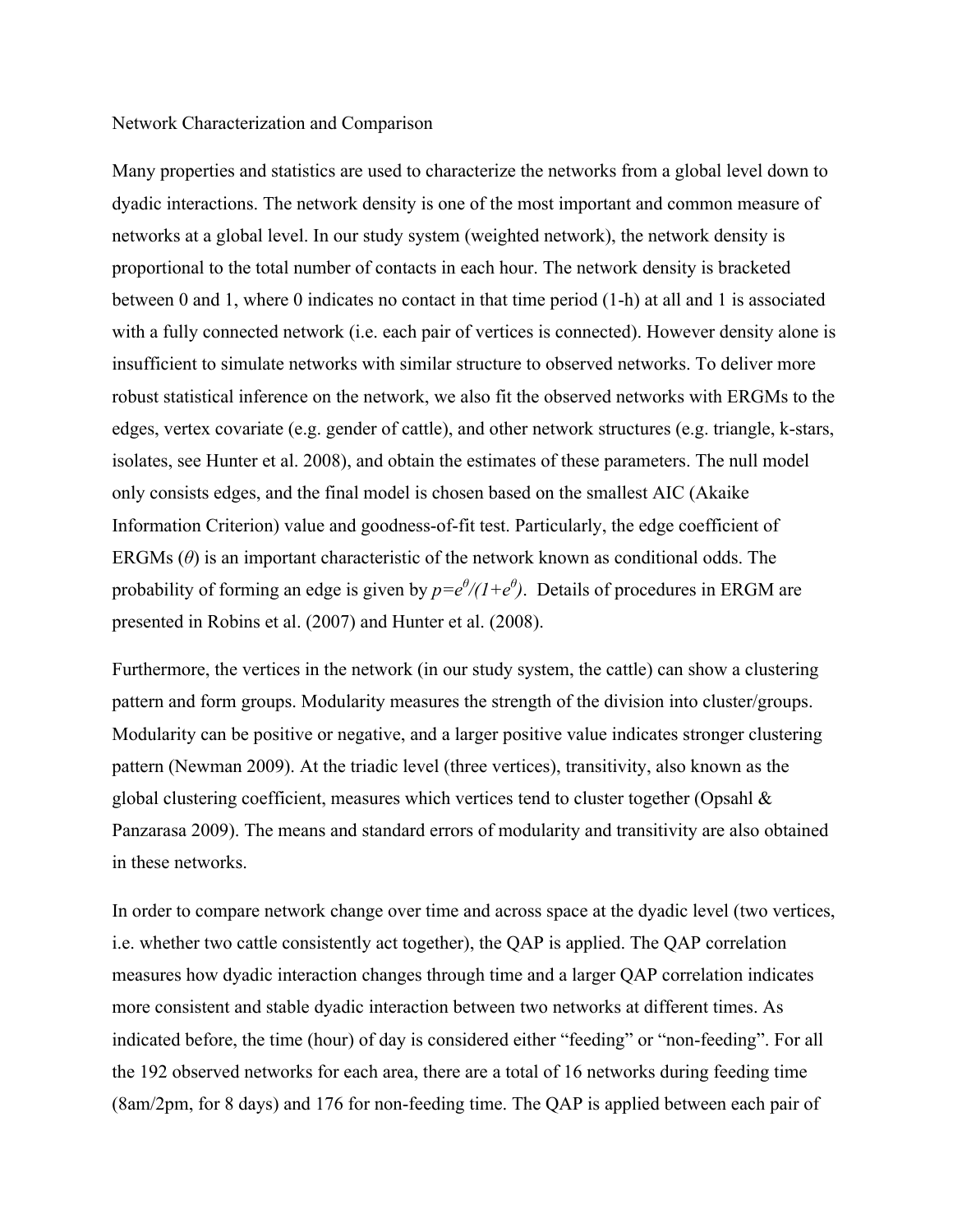networks during feeding time (a total of 16\*15/2=120 pairs), between each pair of networks during non-feeding time (a total of 15,400 pairs), and between each pair of networks in feeding and non-feeding times (a total of 1408 pairs). All these QAP correlation values are compared between different time periods of day as well as for different areas in order to reveal dyadic interaction changes. All the analyses are performed in *R* 3.1.0, with the *statnet* meta-package.

#### **Results**

The time series of cattle social network density (proportional to number of contacts) for the complete observation period (192h in total) is plotted against the time series of indirect contact between cattle and grain, water, and hay, respectively (Fig. 1). The time series of direct contact show substantial diurnal cycle, and the time series between direct and indirect contacts (grain and hay) are significantly coupled, which is supported by the coherency plot (since the solid black coherency line is usually above the red significance level). However the time series between direct and indirect contact with water are not significantly correlated (the coherency line hardly exceeds the significance level). These results show that cattle social network density changes significantly within a day, and feeding activity promotes clustering (thus more dense social networks) around grain and hay, while drinking is not a key factor for network changes. These results indicate that there is neither temporal stationarity nor spatial homogeneity in this high-resolution cattle social network (number of contacts).

Next, we show four important network measurements (density, ERGM coefficient, modularity, and transitivity, covering levels from the global network structure to dyadic interactions) in different time periods (feeding and non-feeding) and in different areas (grain, water, hay, and other pen floor) to explicitly demonstrate the spatial-temporal heterogeneity. The network density measures at a global network structure level and can be approximated as the number of total contacts. It is not surprising that network density is much higher during feeding time than non-feeding time (Fig. 2,  $1<sup>st</sup>$  row), as supported by the time series plot in Fig. 1 as well. Interestingly, the cattle have more contacts around hay than grain even during feeding time. This can be explained by the fact that the food supply at the grain is limited and feeding behavior usually only lasts for 15-20 minutes. However the cattle spend significantly longer time (about 45-60 minutes) at hay after feeding to re-ruminate, and during rumination the cattle tend to gather together. These findings of spatial and temporal global network structure changes are also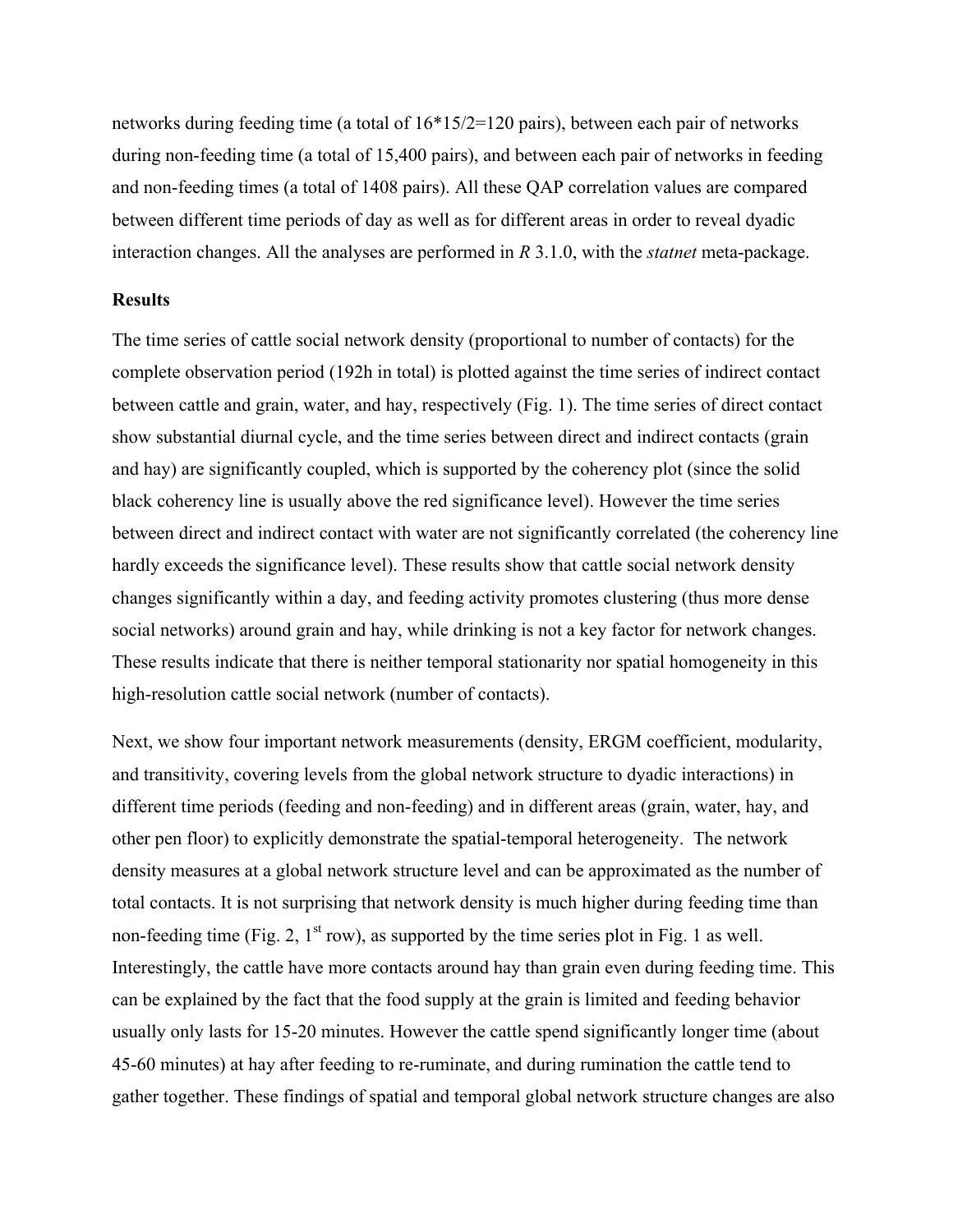supported by the more robust inference from the ERGM. The best-fit ERGMs for all the four areas during feeding time have effects from edge, gender, and triangle (with all parameters converged in the ERGM procedure); while non-feeding time have edge, gender, and isolates (not all parameters converged possibly due to the 0-inflated matrix structure). Specifically for edge effect, the function describing edge formation  $(e^{\theta}/(1+e^{\theta}))$  monotonically increases with  $\theta$  and positive edge coefficients correspond to larger probability (>0.5) of forming edges in the network. Networks during feeding time around hay and other pen floor have positive ERGM coefficients while negative ones around grain and water (Fig. 2,  $2<sup>nd</sup>$  row, left panel). As a comparison, all the ERGM coefficients are negative and do not differ much during the non-feeding time (Fig. 2,  $2^{nd}$ ) row, right panel). The values of ERGM coefficients also coincide with network density results such that edges are more frequently formed during feeding time around hay. For the grouping and clustering of the networks, results reveal very low modularity value (almost 0) around hay during feeding time, which indicates almost all cattle have some connection with others (Fig. 2,  $3<sup>rd</sup>$  row, left panel). This is very distinct from around the grain, water, and hay during feeding time, and from all areas during non-feeding time.

During feeding time, water area has the largest modularity value (Fig. 2,  $3<sup>rd</sup>$  row). Although the modularity values indicate cattle have some connection with others at hay during feeding time, it is then revealed by the transitivity values that they actually divide into more stable subgroups at hay during feeding time (Fig. 2, 4<sup>th</sup> row, left panel). This paradoxical result can be explained by the fact that during feeding time, the cattle tend to cluster into several subgroups and these subgroups are not isolated around hay (i.e. different subgroups are connected by some "bridge" vertex/individual). Such a network shows low modularity (i.e. vertices are more or less connected) but high transitivity (i.e. the vertices form distinctive subgroups). The transitivity values are not significantly different among different areas during non-feeding time. Sample illustrations are given in Fig. 3 showing the real social networks and clusters in four different areas during both feeding and non-feeding time.

At dyadic level, the correlations are much stronger (larger QAP correlation values) between any two feeding time periods (FF) than between any two non-feeding time periods (NN) and between one feeding and one non-feeding time periods (FN), which indicates more stable and consistent dyadic interactions during feeding time at all four locations (Fig. 4). Thus feeding tends to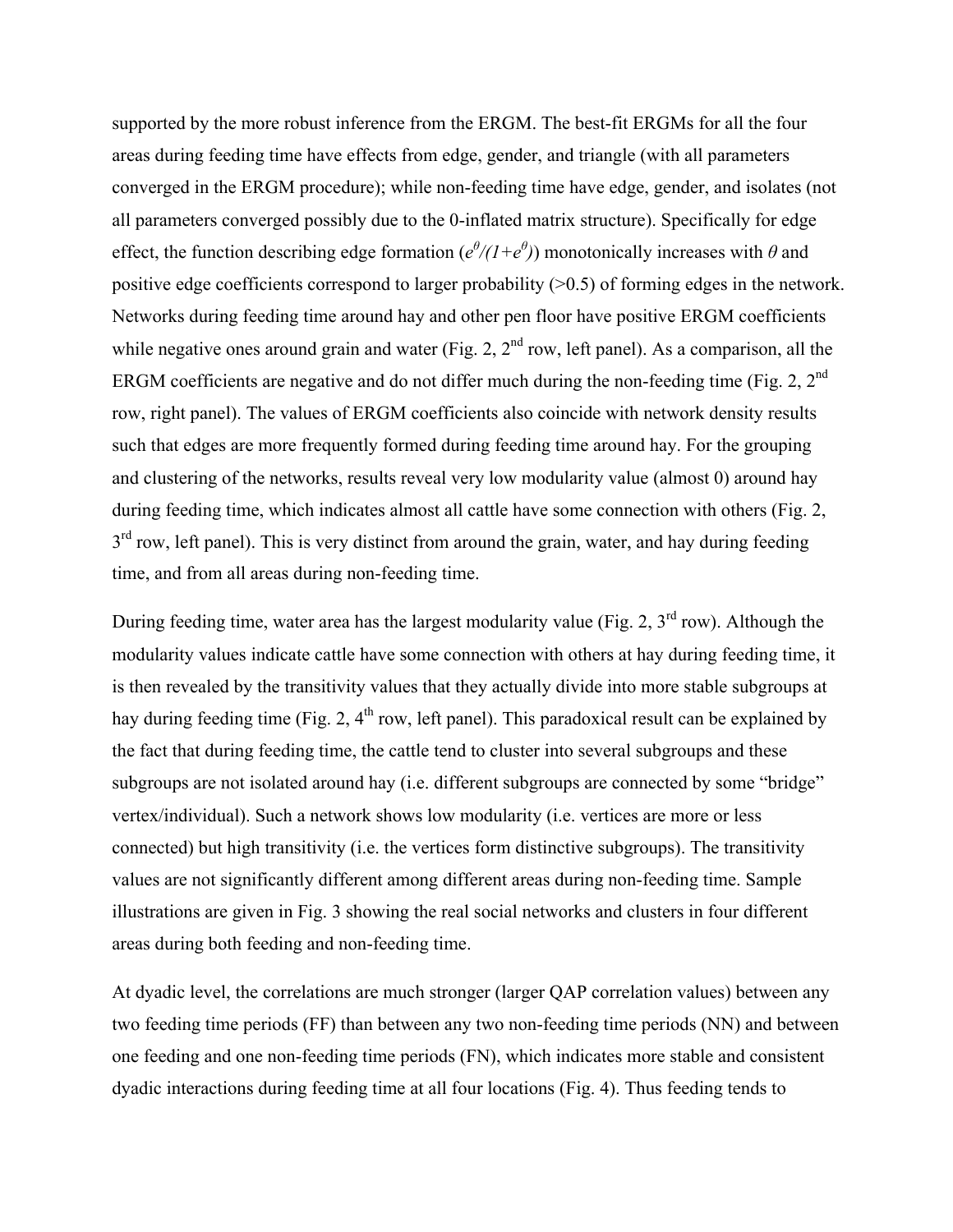promote and preserve the network structure. For different areas during feeding time, hay has significantly higher QAP correlation value (0.10) than grain (0.03), water (0.02), and all other pen floors (0.02), meaning cattle tend to interact with others more consistently around hay. All these results have demonstrated significant temporal and spatial heterogeneity in the cattle social networks.

# **Discussion**

Our results clearly reveal that the cattle social network has substantial spatial and temporal heterogeneity. The network structure, from global characteristics to basic dyadic interactions, changes during different times of the day as well as in different areas. Most of the contacts (approximately 60% of total contacts) happen during the feeding time (a total of 2 hours per day, which accounts for only 8% of total daily time). Interestingly, hay accounts for more direct contacts during feeding time than grain, as can be seen from the network density plot (Fig. 2). It also coincides with our previous finding that cattle spend significantly longer time around hay (about 2 hours per day) than around the grain bunk (about 1 hour per day, Chen et al. 2013). These results show the possible correlation between direct animal-animal contacts and indirect animal-environment contacts. However, the spatial-temporal heterogeneities in the cattle social network diminish when the networks are aggregated at lower temporal (e.g. at daily level or above) and spatial (e.g. aggregated at entire pen) resolution. A major challenge to current studies of dynamic networks is lack of sufficiently resolved data, especially for wildlife studies (Blonder et al. 2012, Holme & Saramaki 2013a, 2013b, Krause et al. 2013, Kurvers et al. 2014). Thus cattle (and other domestic animals) serve as an excellent example to study and understand realtime evolution of network structure and potentially shed light on wildlife studies, especially the optimal observation strategy. For instance, researchers can observe animal social network during specific short period of time while preserving most of the network structure characteristics. Besides, the results from ERGM reveal that adding information of individual animal characteristic (in this study, gender information) leads to better fit and characterization of network structure (i.e. the ERGM model with gender information has smaller AIC value than the model without such information).

Except very specific behavior interactions, many animal social networks are constructed based on the assumption that spatial proximity reflects social closeness. But this assumption may be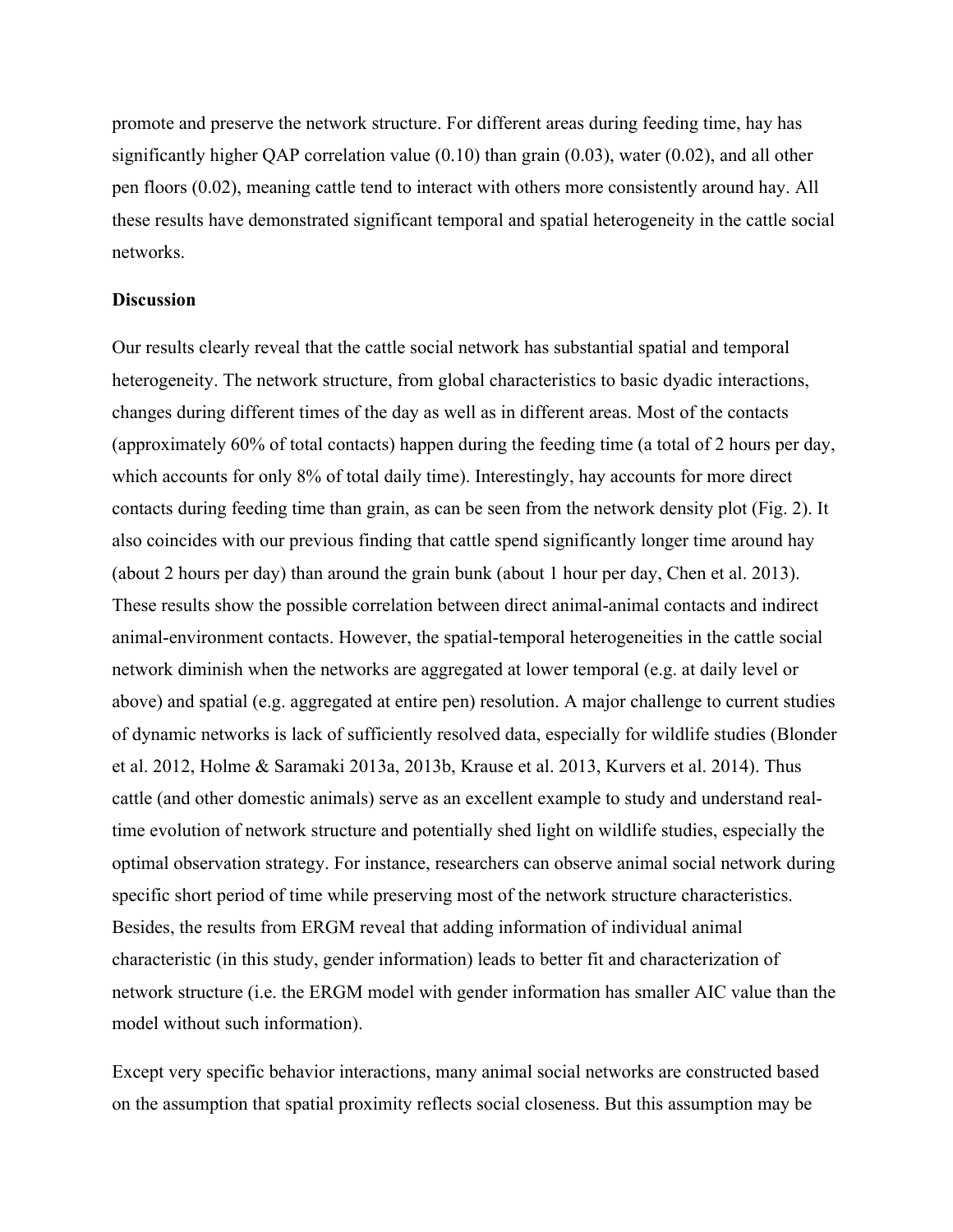incorrect because distance alone (and hence contact) does not necessarily reflect real social ties (Pinter-Wollman et al. 2014). Adult cattle have approximately 2m flight distance (an animal will change normal behavior and move if get closer than the flight distance) and young calves have smaller flight distance (Philips 2002). When a young calf is less than the threshold distance (0.3m in this study) from other calves, it does not necessarily imply the two calves are having some social interaction – they may be just randomly passing by each other. The results, especially QAP values, from our study show that the dyadic interaction is unstable and inconsistent during non-feeding time periods. Thus, we argue that the some of the contacts during non-feeding time are not real social interactions but perhaps just random contacts. During feeding time, social networks formed around hay are much more stable than at the grain bunk. We suggest that during feeding time, the cattle need to compete with others for food in the grain bunk thus cannot always eat with an intentionally chosen partner. On the other hand, after feeding the cattle can go with their partner freely to the hay for feeding. Thus the contacts around the grain bunk are facilitated by feeding activity but may not necessarily reflect social ties. It is only the contacts around the hay bunk during feeding time that may attribute to the real social ties. Thus based on the spatial and temporal heterogeneity in the social network, we can categorize the contacts into three types: social, random, and indirect-contact facilitated contact. Our study provides a potential way to infer the real social network based on the observed social network.

One of the major applications of dynamic networks is to model disease transmission on the social networks. Recent studies have already revealed the importance of spatial-temporal heterogeneity in the contact structure for disease transmission in direct animal-animal contact pathway and indirect animal-environment pathway (Chen et al. 2013, 2014). Synthetic data are used to simulate multiple transmission pathways simultaneously (Cortez and Weitz 2013) but the different pathways are considered uncorrelated as well. Our results demonstrate that indirect contact between animal and environment and direct contact between animals can be highly synchronized and coupled (especially during feeding time). This enables future research on modeling multiple transmission pathways at the same time, explicitly investigating the relative importance of each transmission pathway (e.g. direct contact, foodborne, waterborne, etc.), and measuring the effects of spatial-temporal heterogeneity with a realistic high-resolution social network.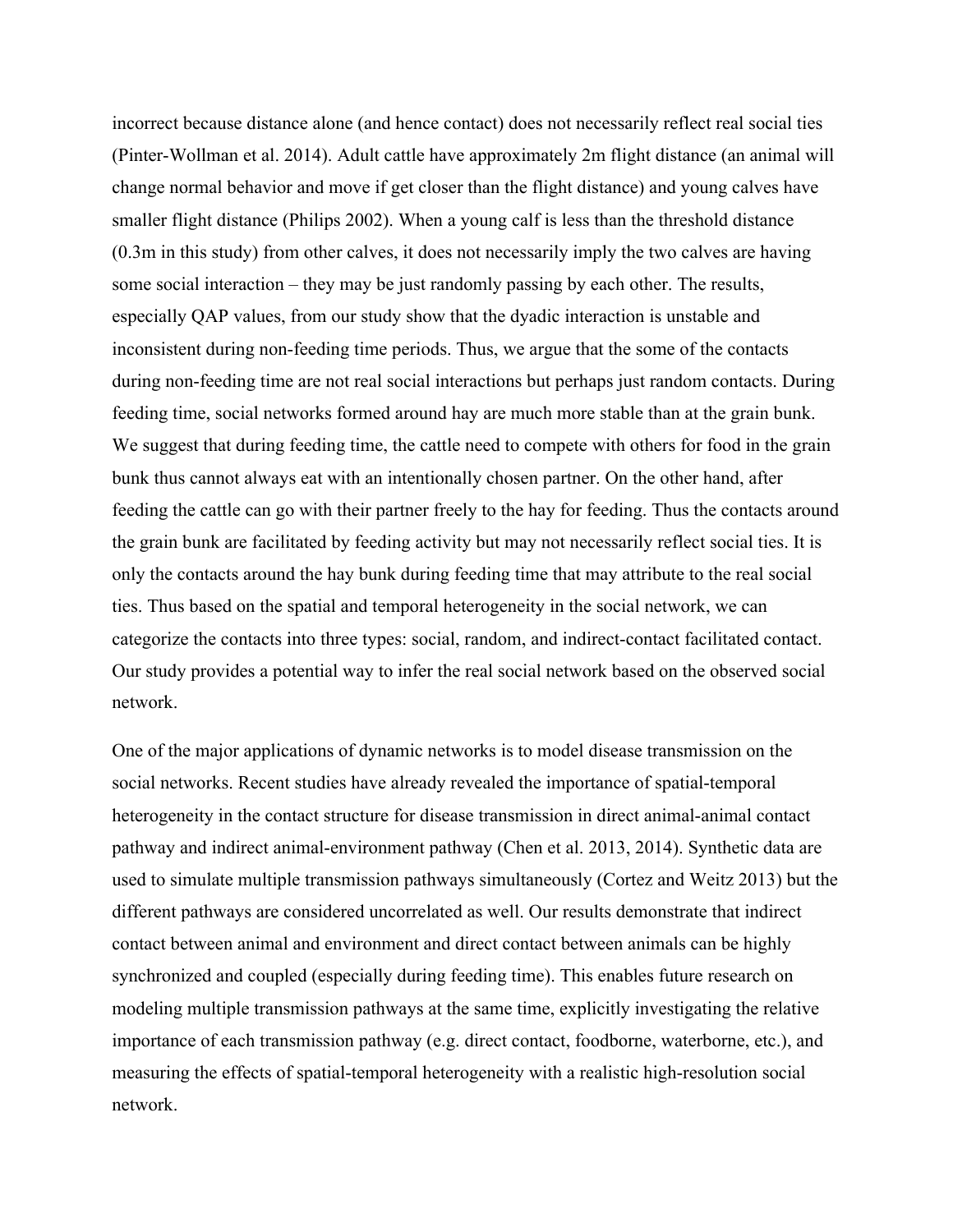#### **Acknowledgement**

We thank the comments and suggestions from Dr. Louis Gross, National Institute for Biological and Mathematical Synthesis (NIMBioS), for improvements of this manuscript. This work was conducted with partial funding provided at NIMBioS, an institute sponsored by the U.S. National Science Foundation, the U.S. Department of Homeland Security, and the U.S. Department of Agriculture through NSF Award # EF-0832858, with additional support from the University of Tennessee, Knoxville. The authors declare no conflicts of interests in this study.

## **Reference**

Ansmann, I.C., Parra, G.J., Chilvers, B.L., & Lanyon, J.M. (2012) Dolphins restructure social system after reduction of commercial fisheries. Animal Behaviour, **84**, 575-581.

Bansal, S., Grenfell, B.T., & Meyers, L.A. (2007) When individual behaviour matters: homogeneous and network models in epidemiology. Journal of Royal Society Interface, **4**, 879- 891.

Blonder, B. & Dornhaus, A. (2011) Time-ordered networks reveal limitations to information flow in ant colonies. PLoS one, **6**, e20298.

Blonder, B., Wey, T.W., Dornhaus, A., James, R., & Sih, A. (2012) Temporal dynamics and network analysis. Methods in Ecology and Evolution, **3**, 958-972.

Blumstein, D.T., Wey, T.W., & Tang, K. (2009) A test of the social cohesion hypothesis: interactive female marmots remain at home. Proceedings of the Royal Society B: Biological Sciences, **276**, 3007-3012.

Cantor, M., Wedekin, L.L., Guimaraes, P.R., Daura-Jorge, F.G., Rossi-Santos, M.R., & Simoes-Lopes, P.C. (2012) Disentagling social networks from spatiotemporal dynamics: the temporal structure of a dolphin society. Animal Behaviour, **84**, 644-651.

Chen, S., Sanderson, M.W., White, B.J, Amrine, D.E., & Lanzas, C. (2013) Temporal-spatial heterogeneity in animal-environment contact implications for the exposure and transmission of pathogens. Nature Scientific Reports, **3**, 1112.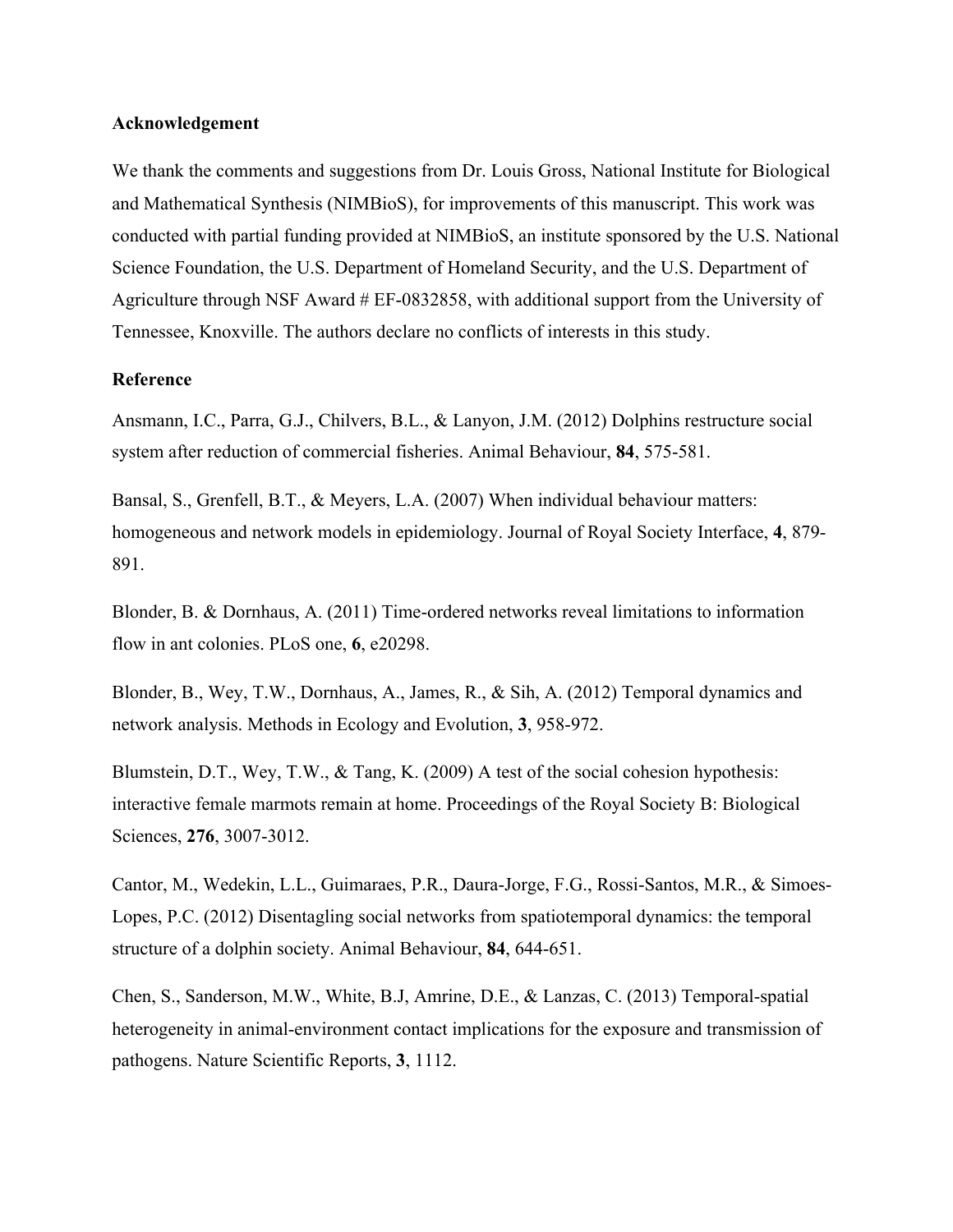Chen, S., White, B.J., Sanderson, M.W., Amrine, D.E., Ilany, A., & Lanzas, C. (2014) Highly dynamic animal contact network and implications on disease transmission. Nature Scientific Reports, **4**, 4472.

Cortez, M.H. & Weitz, J.S. (2013) Distinguishing between indirect and direct modes of transmission using epidemiological time series. The American Naturalist, **181**, 43-52.

Croft, D.P., Krause, J., & James, R. (2004) Social networks in guppy (*Poecilia reticulata*). Proceedings of the Royal Society B: Biological Sciences, **271**, 516-519.

Croft, D.P., James, R., & Krause, J. (2008) Exploring animal social networks. Princeton University Press, NJ, USA.

Faust, K. & Skvoretz, J. (2002) Comparing networks across space and time, size, and species. **32**, 267-299.

Faust, K. (2007) Very local structure in social networks. Sociological Methodology, **37**, 209-256.

Fefferman, N. & Ng, K. (2007) How disease models in static networks can fail to approximate disease in dynamic networks. Physical Review E, **76**, 031919.

Flack, J.C., Girvan, M., de Waal, F.B., & Krakauer, D.C. (2006) Policing stabilizes construction of social niches in primates. Nature, **439**, 426-429.

Fienberg, S. E. & Wasserman, S. (1981) Discussion of An Exponential Family of Probability Distributions for Directed Graphs by Holland and Leinhardt. Journal of the American Statistical Association, **76**, 54–57.

Fortunato, S. (2010) Community detection in graphs. Physics Reports, **286**, 75-174.

Gygax, L, Neisen, G., & Wechsler, B. (2010) Socio-spatial relationships in dairy cows. Ethology, **116**, 10-23.

Henzi, S., Lusseau, D., Weingrill, T., van Schaik, C., & Barrett, L. (2009) Cyclicity in the structure of female baboon social networks. Behavior Ecology and Sociobiology, **63**, 1015-1021.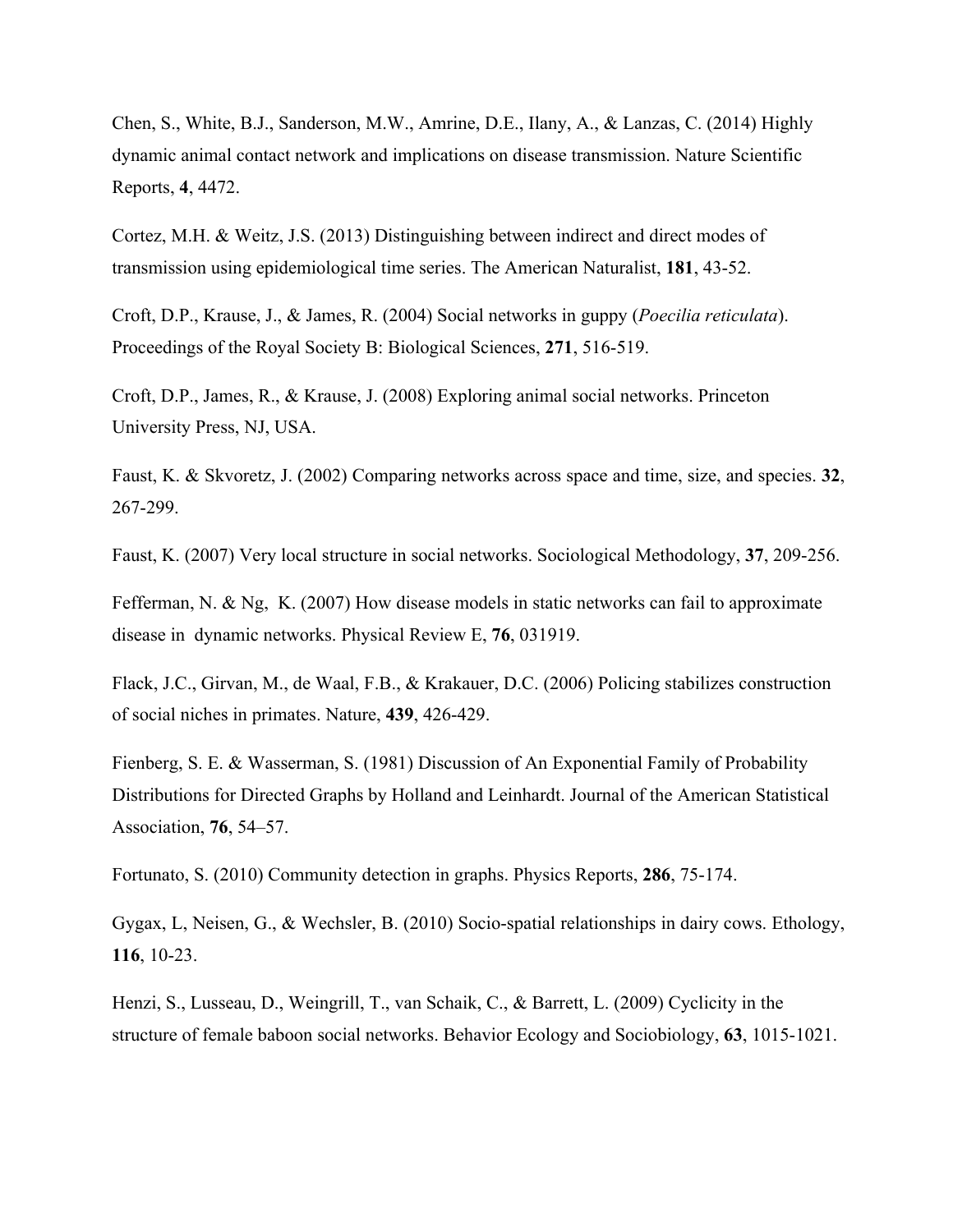Holekamp, K.E., Smith, J.E., Strelioff, C.C., van Horn, R.C., & Watts, H.E. (2012) Society, demography and genetic structure in the spotted hyena. Molecular Ecology, **21**, 613-632.

Holme, P. & Saramaki, J. (2013) Temporal Networks. Physics Reports, **519**, 97-125.

Holme, P. & Saramaki, J. (2013) Temporal Networks. Springer, NY, USA.

Hunter, D. R., Goodreau, S. M., & Handcock, M. S. (2008) Goodness of Fit of Social Network Models. Journal of the American Statistical Association, **103**, 248–258.

Krackhardt, D. (1988) Predicting with networks: nonparametric multiple regression analysis of dyadic data. Social Networks, **10**, 359-381.

Krause, J., Krause, S., Arlinghaus, R., Psorakis, I., Roberts, S., & Rutz, C. (2013) Reality mining of animal social systems. Trends in Ecology and Evolution, **28**, 541-551.

Kurvers, R.H.J.M, Krause, J., Croft, D.P., Wilson, A.D.M, & Wolf, M. (2014) The evolutionary and ecological consequences of animal social networks: emerging issues. Trends in Ecology and Evolution. dx.doi.org/10.1016/j.tree.2014.04.002.

Masuda, N. & Holme, P. (2013) Predicting and controlling infectious disease epidemics using temporal networks. F1000Prime Reports, **5**, 6.

McDonald, D.B. (2007) Predicting fate from early connectivity in a social network. Proceedings National Academy of Sciences USA, **104**, 10910-10914.

McDonald, D.B. (2009) Young-boy networks without kin clusters in a lek-mating manakin. Behavior Ecology and Sociobiology, **63**, 1029-1034.

Newman, M.E.J. (2006) Modularity and community structure in networks. Proceedings of National Academy of Sciences USA, **103**, 8577-8582.

Opsahl, T. & Panzarasa, P. (2009) Clustering in Weighted Networks. Social Networks, **31**, 155– 163.

Peterson, E.E., ver Hoef, J.M, Isaak, D.J., Falke, J.A., Fortin, M, Jordan, C.E., McNyset, K., Monestiez, P, Ruesch, A.S., Sengupta, A., Som, N, Steel, E.A., Theobald, D.M., Torgersen, C.E.,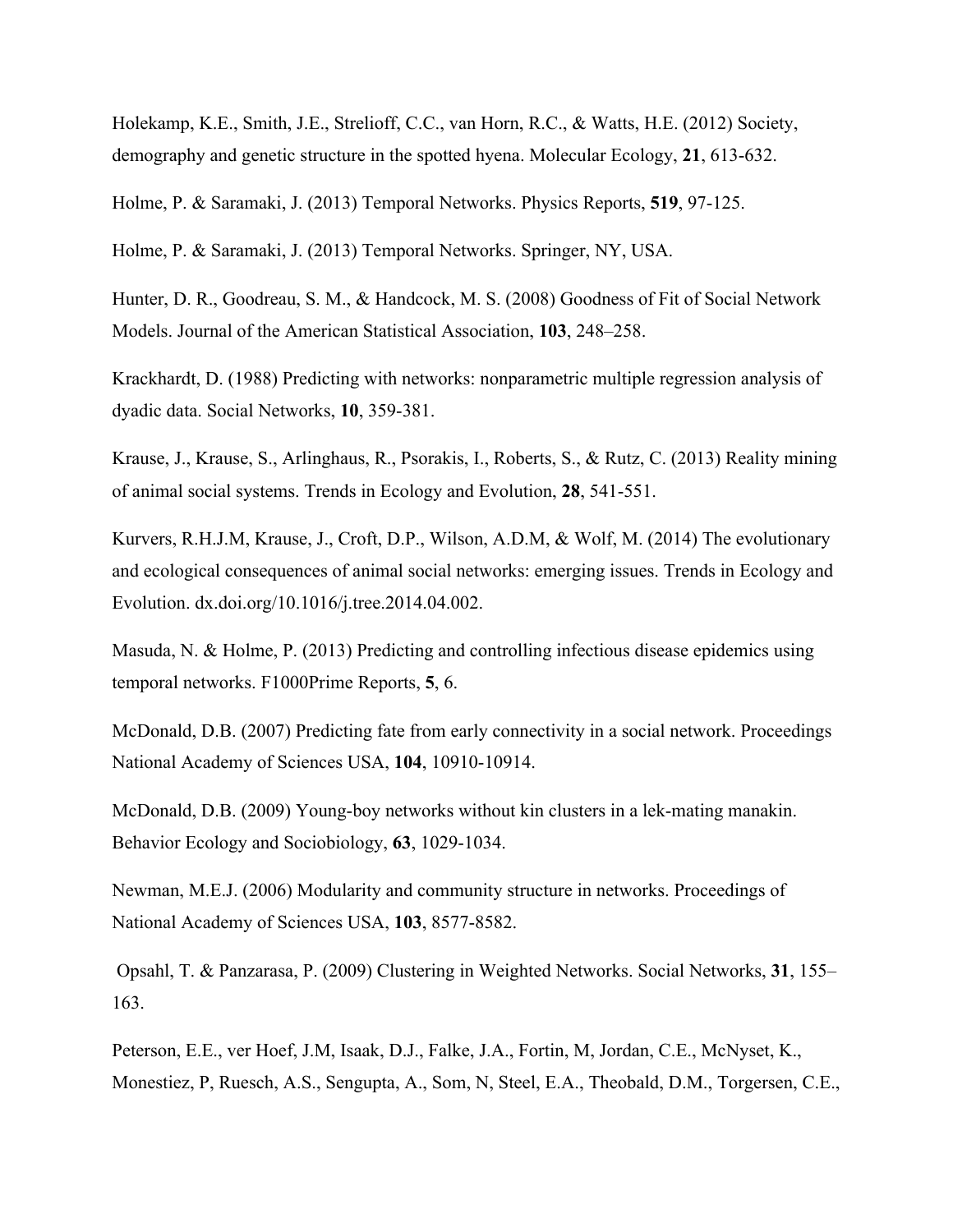& Wenger, S.J. (2013) Modelling dendritic ecological networks in space: an integrated network perspective. Ecology Letters, **16**, 707-719.

Peletier, M.A., Westerhoff, H.V., & Khlodenko, B.N. (2003) Control of spatially heterogeneous and time-varying cellular reaction networks: a new summation law. Journal of Theoretical Biology, **225**, 477-487.

Philips, C. (2002) Cattle behaviour and welfare. Blackwell Science, Oxford, UK.

Pinter-Wollman, N., Wollman, R., Guetz, A., Holmes, S., & Gordon, D.M. (2011) The effect of individual variation on the structure and function of interaction networks in harvester ants. Journal of Royal Society Interface, **8**, 1562-1573.

Pinter-Wollman, N, Hobson, E.A., Smith, J.E., Edelman, A.J., Shizuka, D., de Silva, S., Waters, J.S., Prager, S.D., Sasaki, T., Wittemyer, G., Fewell, J., & McDonald, D.B. (2014) The dynamics of animal social networks: analytical, conceptual, and theoretical advances. Behavioral Ecology, **25**, 242-255.

Robins, G., Pattison, P., Kalish, Y., & Lusher, D. (2007) An introduction to exponential random graph (*p\**) models for social networks. Social Networks, **29**, 173-191.

de Silva, S., Ranjeewa, A.D., & Kryazhimsky, S. (2011) The dynamics of social networks among female Asian elephants. BMC Ecology, **11**, 17.

Vicente, J., Delahay, R.J., Walker, N.J, & Cheeseman, C.L. (2007) Social organization and movement influence the incidence of bovine tuberculosis in an undisturbed high-density badger *Meles meles* population. Journal of Animal Ecology, **76**, 348-360.

Wilson, A.D.M, Krause, S., James, R., Croft, D.P., Ramnarine, I.W., Borner, K.K., Clement, R.J.G, & Krause, J. (2014) Dynamic social networks in guppies (*Poecilia reticulata*). Behavioral Ecology Sociobiology, **68**: 915-92.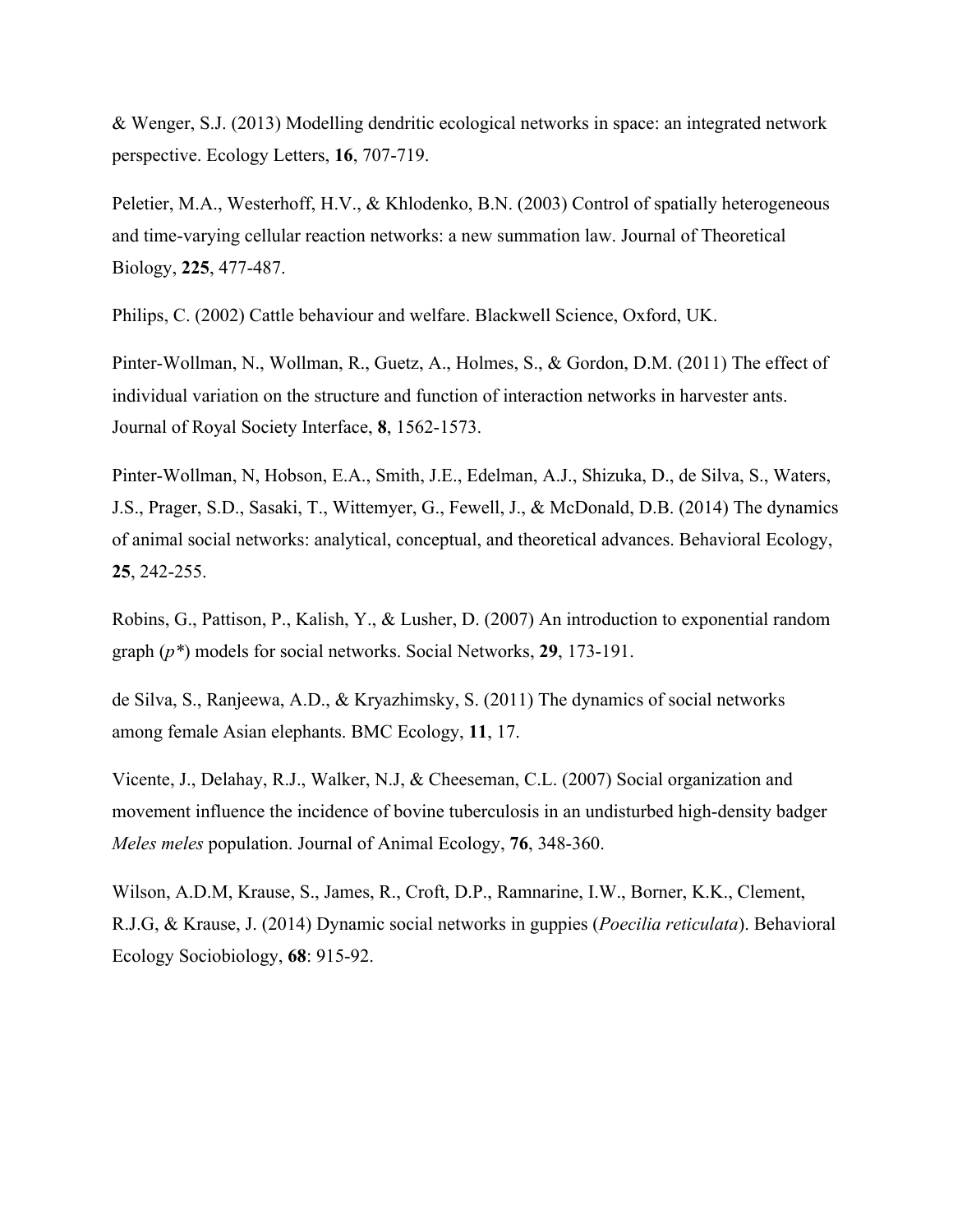





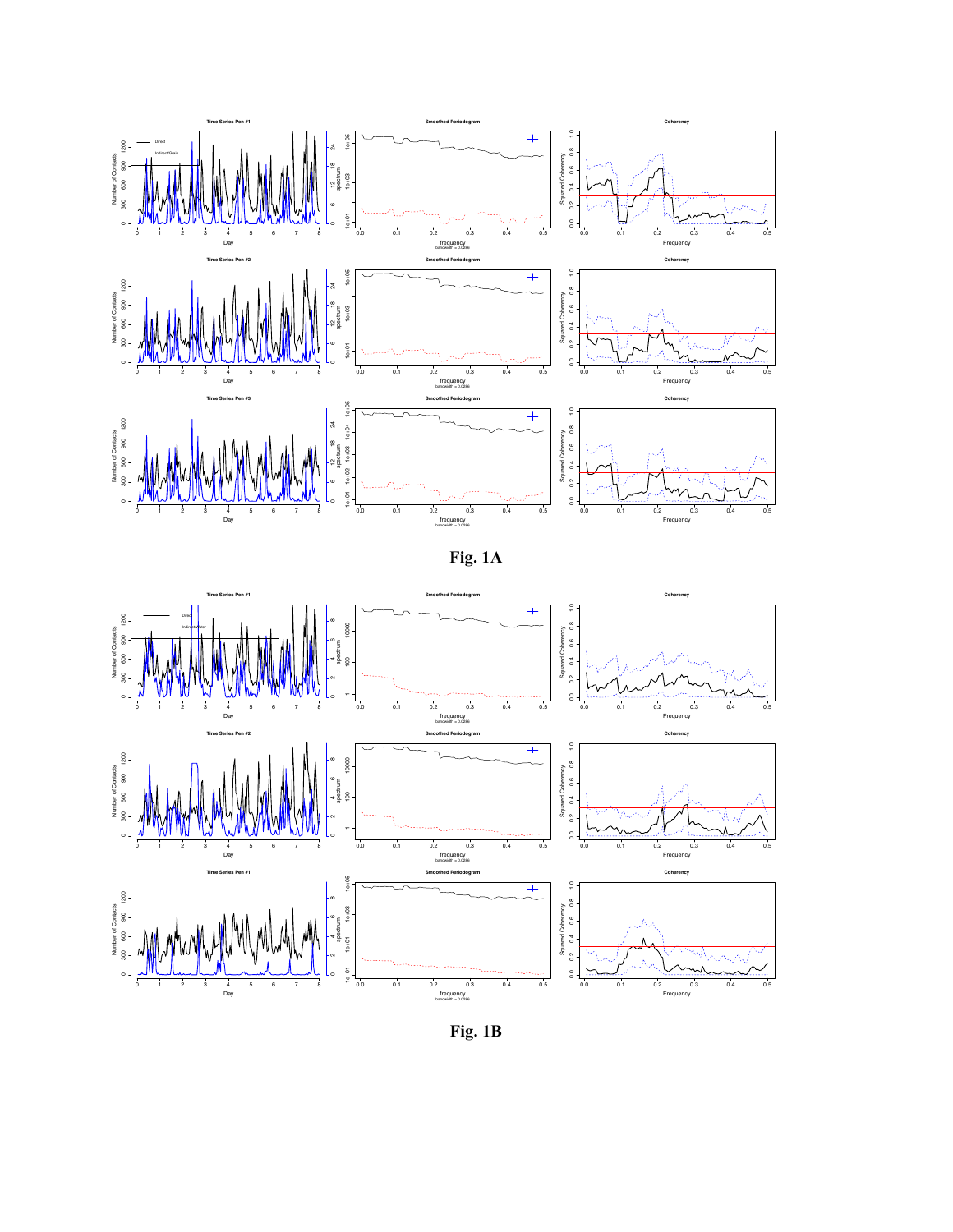

**Fig. 1C**

**Fig 1. Time Series of Indirect Contact (Grain, Water, Hay), Periodogram, and Coherency Plot**

Note: Fig. 1A, 1B, 1C are for grain, water, and hay, respectively. The time series of indirect contact and direct contact show high synchrony (coupling) in grain and hay, as the coherency plots (solid black line) have substantial part above the threshold (solid red line) while there is no clear relationship between indirect contact with water and direct contact.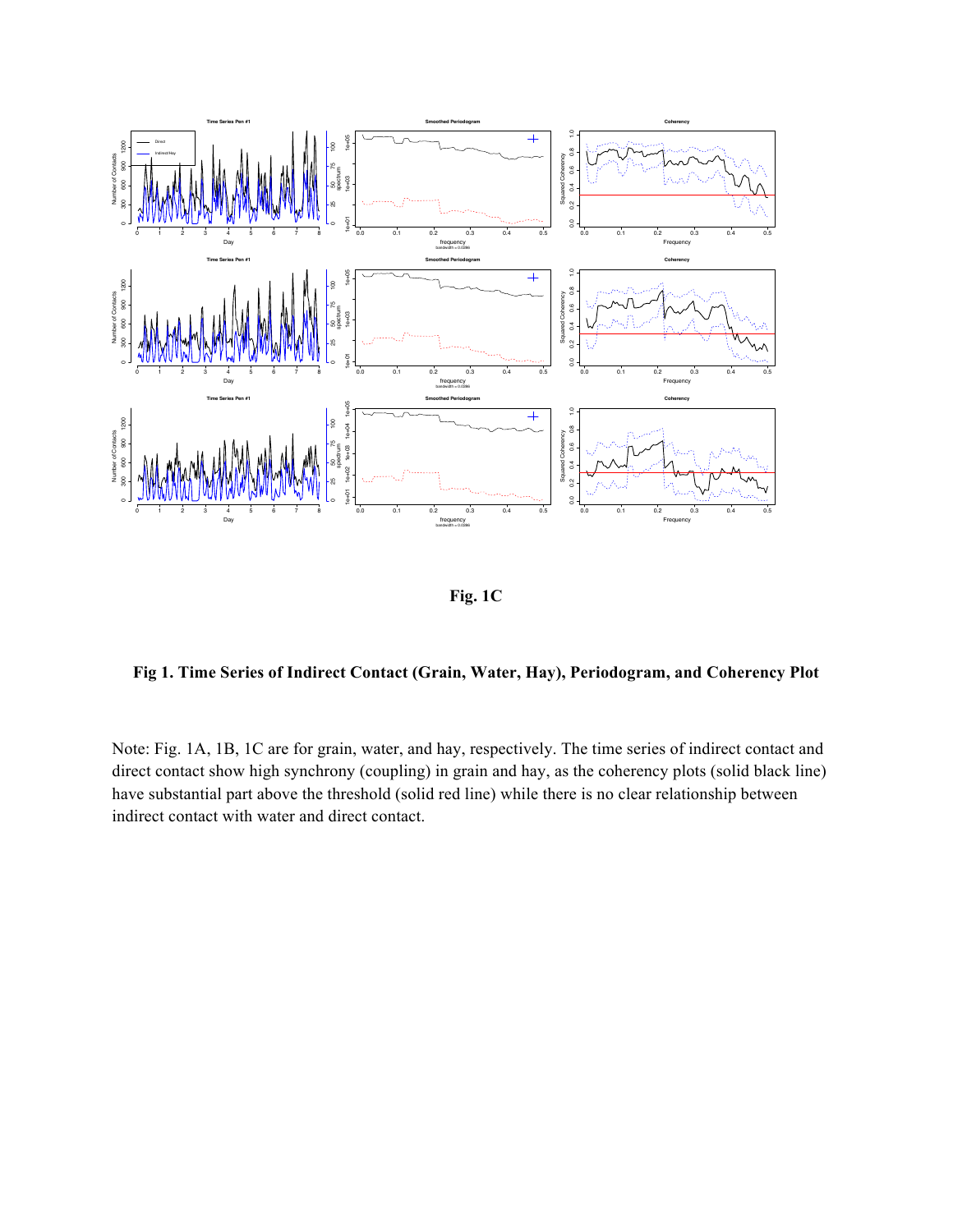

**Pen #1 Aug−11 8PM Grain**





**Pen #1 Aug−11 8AM Water**





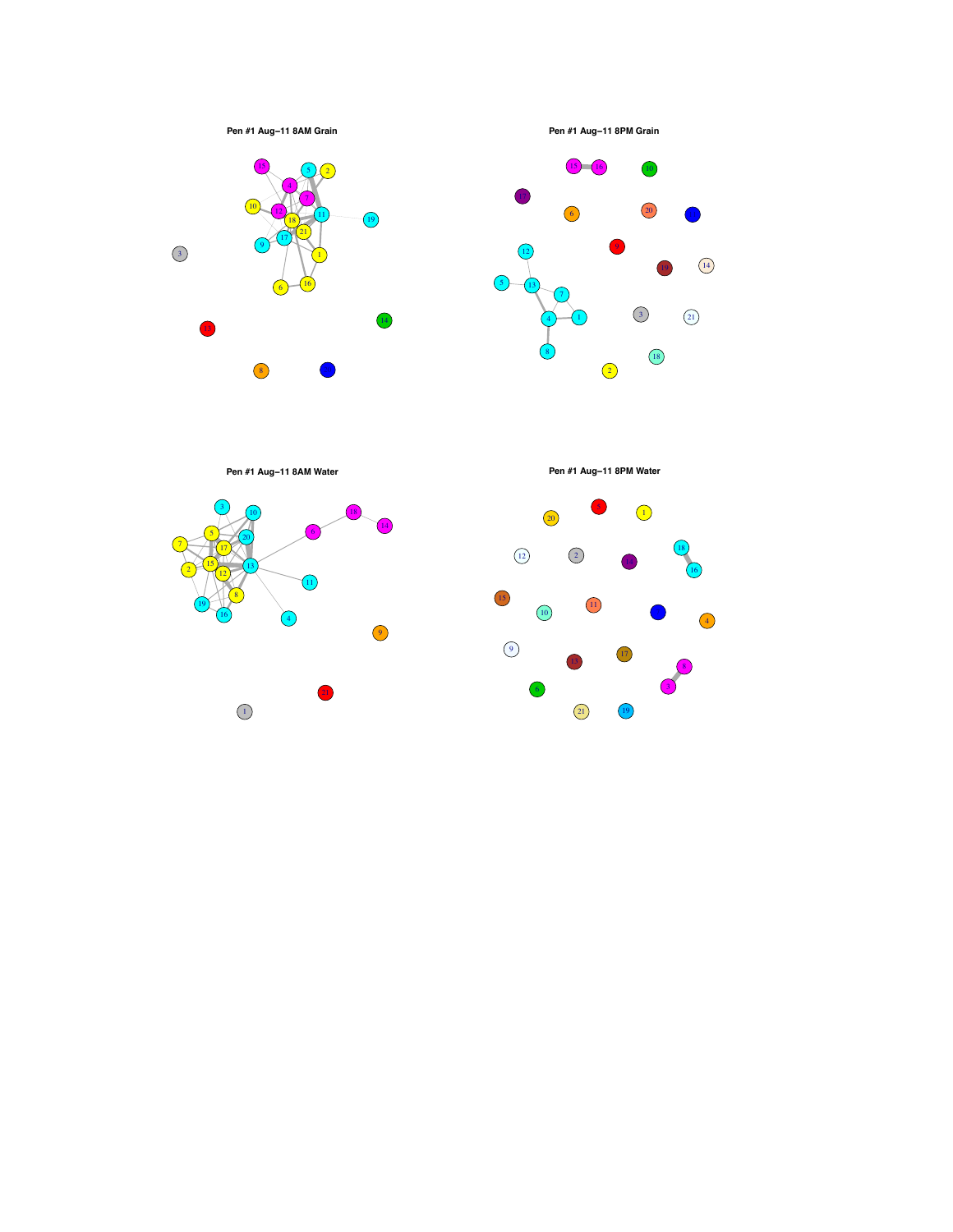

**Fig 2. Network Structure with Modularity Examples at Different Time and Different Area**

Note: from top to bottom: networks around grain, hay, water, and complete network in the pen. Left: networks aggregated during 8-9AM on Aug. 11. Right: networks aggregated during 8-9PM on Aug. 11. Different colors indicate modular (subgraph) based on the modularity analysis in *R*. Thickest line in each network corresponds to the largest number of contacts for that particular area in one hour, thus not directly comparable between different networks. Networks in grain, hay, and water show strong spatialtemporal heterogeneity and distinctive modularity, but such heterogeneity diminish when aggregated to the complete networks.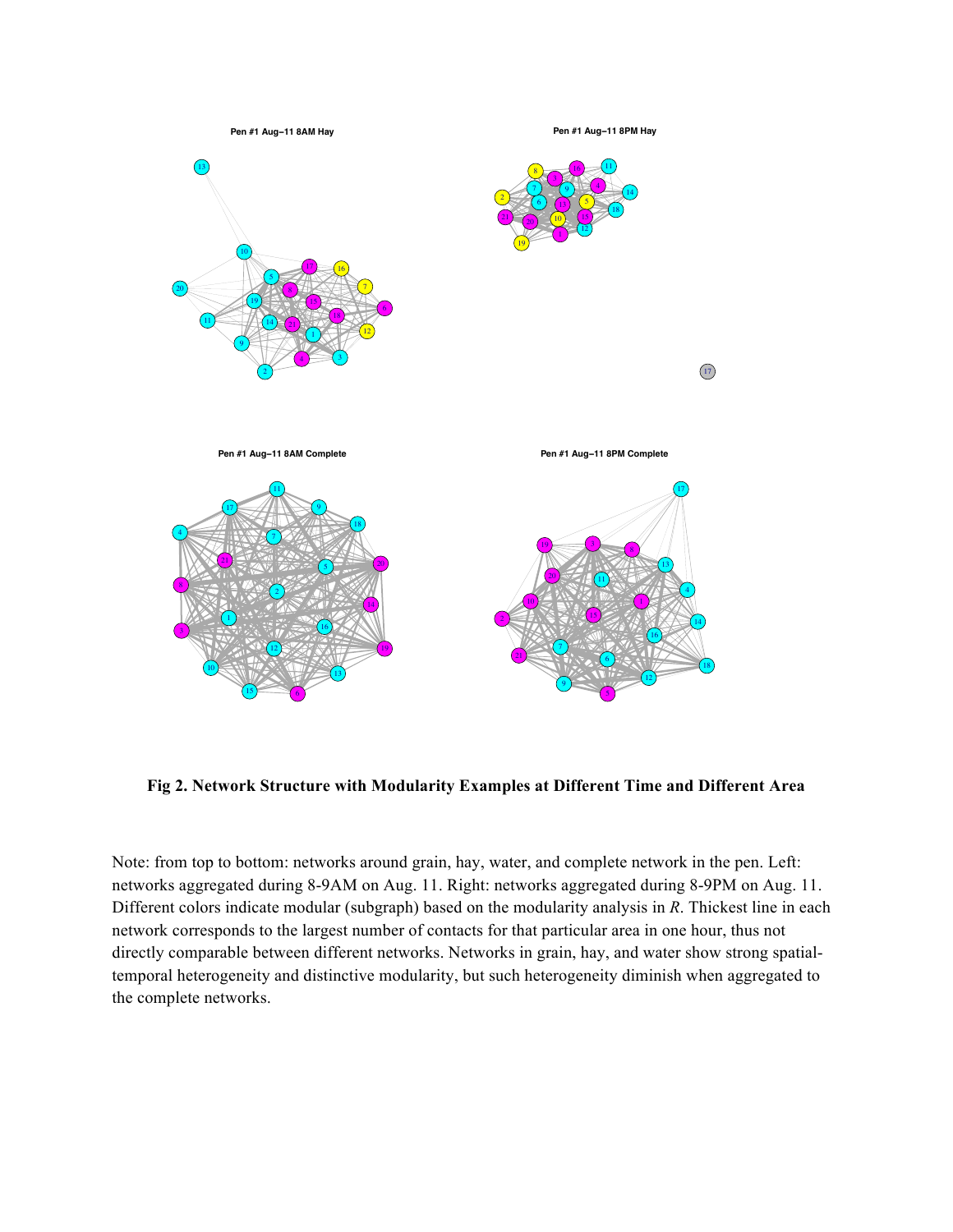

**Fig. 3A**



**Fig. 3B**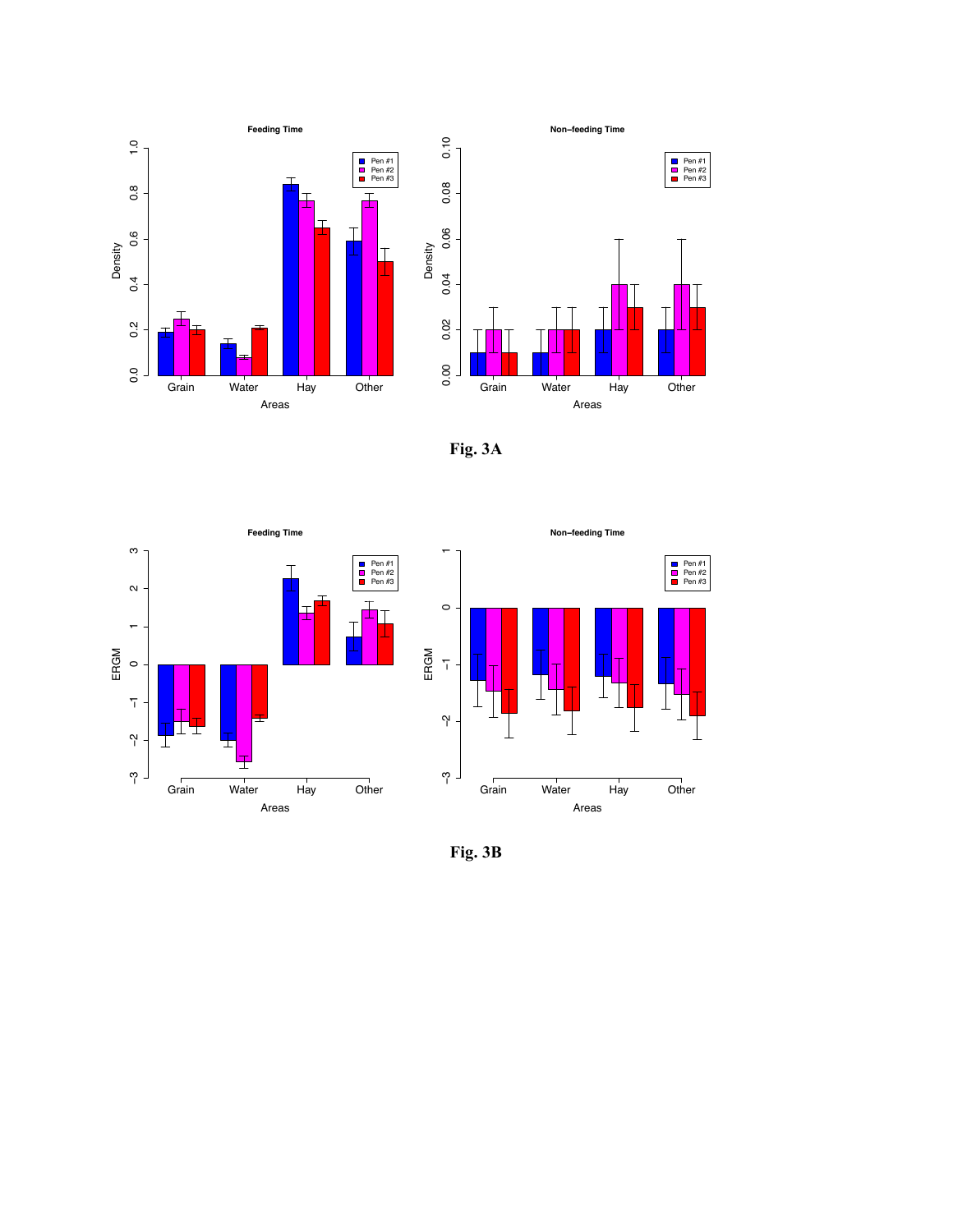![](_page_20_Figure_0.jpeg)

![](_page_20_Figure_1.jpeg)

![](_page_20_Figure_2.jpeg)

**Fig. 3D**

# **Fig 3. Network Structure Characteristics (density, ERGM coefficient, modularity, and transitivity) at Different Time and Different Area**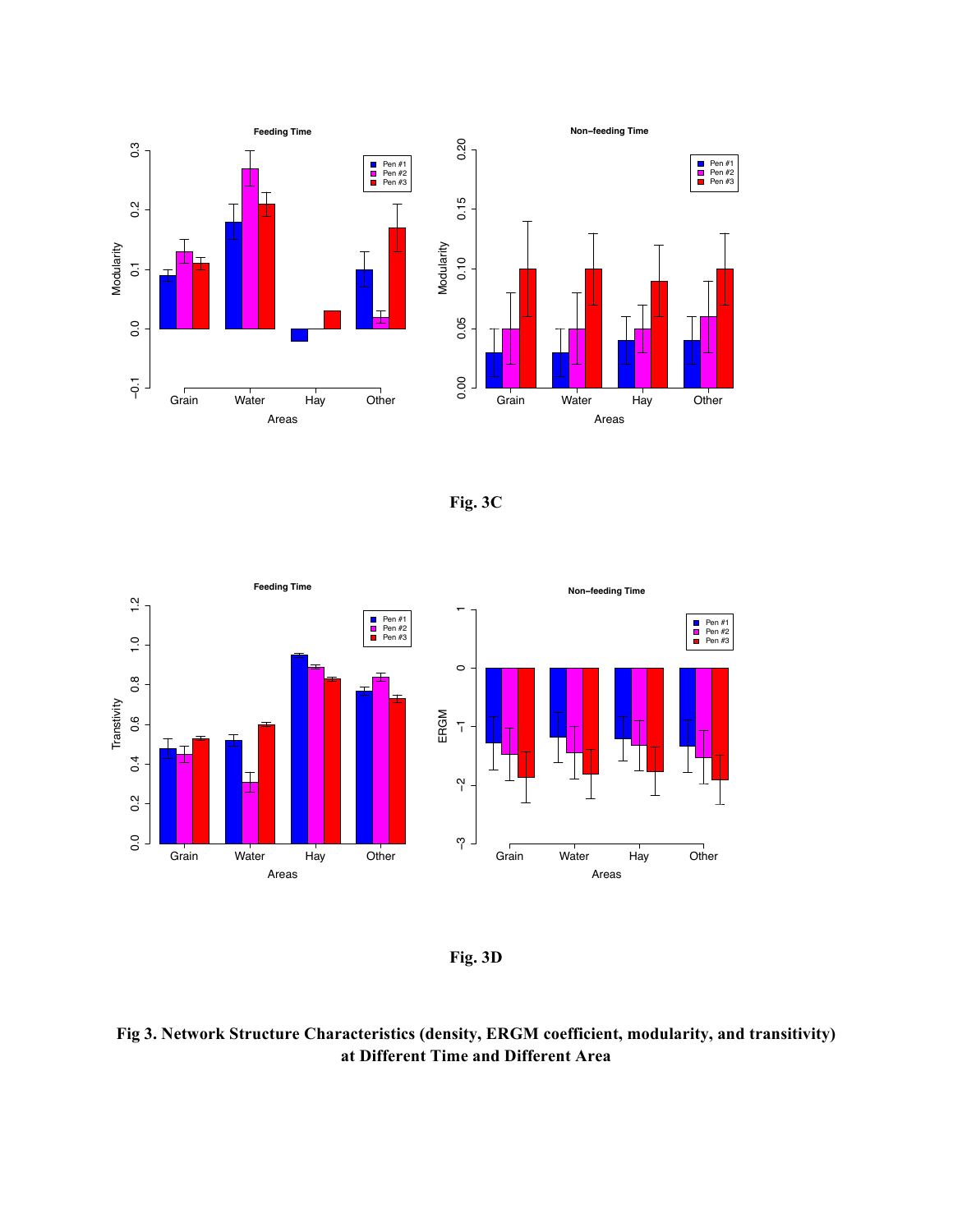Note: Fig. 3A, 3B, 3C, 3D are for density, ERGM coefficient, modularity and transitivity values, respectively. Left: feeding time (between 8AM-9AM and 2PM-3PM); right: non-feeding time (other time periods). Note all the network characteristics differ significantly between feeding and non-feeding time (left vs right panel in each sub-figure). Spatial heterogeneity (different areas) does not have significant impact during non-feeding time but substantially alter network characteristics during feeding time.